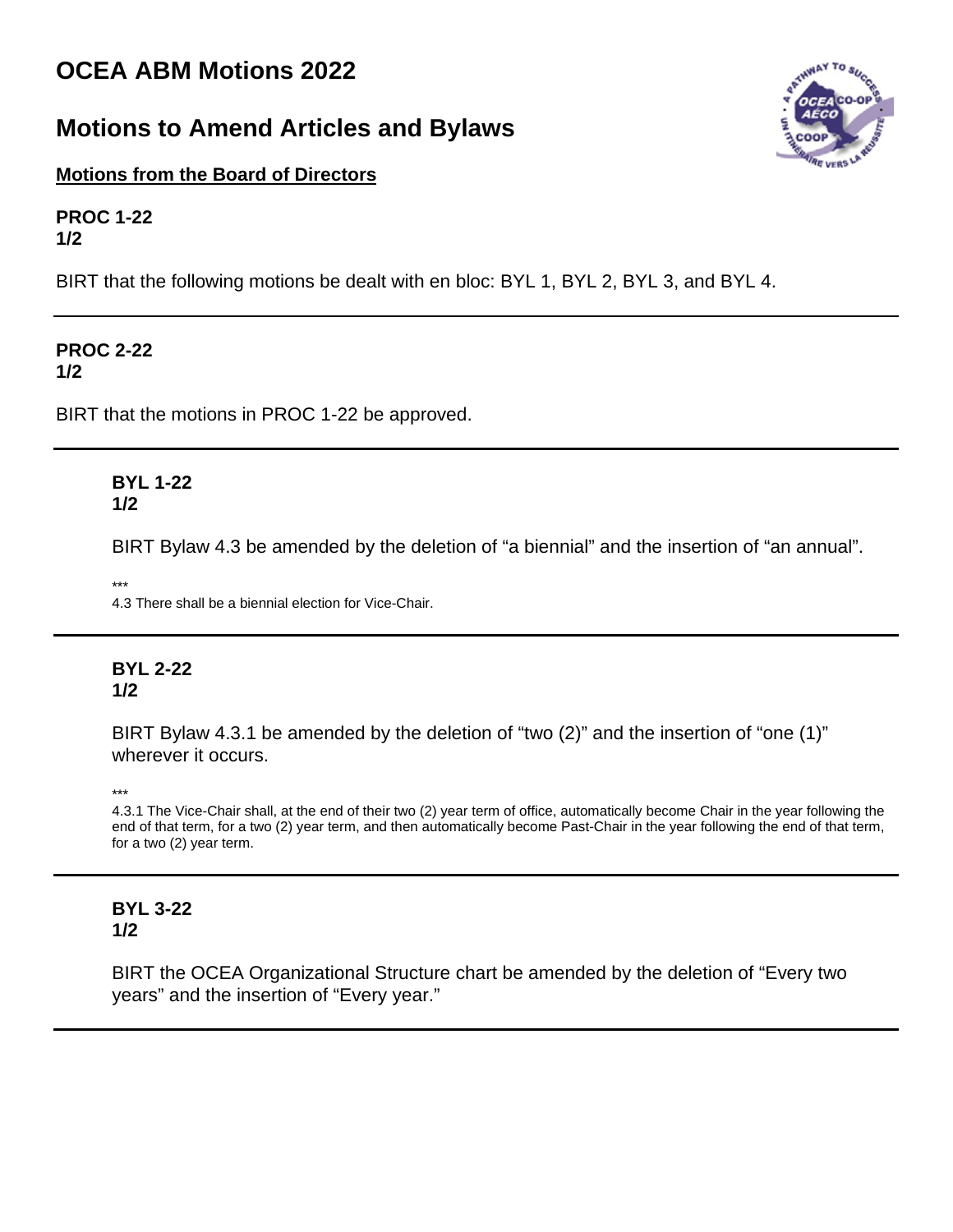**BYL 4-22 1/2**

BIRT the OCEA Organizational Structure chart be amended by the deletion of "Two-year" for the term lengths of the Chair, Vice-Chair, and Past-Chair and by the insertion of "One-year" for the term lengths of the Chair, Vice-Chair, and Past-Chair.

### **Motions from Members**

### **BYL 5-22 1/2**

BIRT Bylaw 10.2 be amended by deletion of "thirty (30)" and the insertion of "five (5)".

\*\*\*

10.2 Special meetings of the Association shall be held upon the request from a simple majority of the Board of Directors or upon the written request from thirty (30) Members.

# **BYL 6-22 1/2**

BIRT Bylaw 10.3 be amended by deletion of "thirty (30)" and the insertion of "twenty (20)" and by the insertion of "or Special Meetings" after "general meeting".

\*\*\*

10.3 A quorum for the transaction of business at any general meeting of the Members of the Association shall be thirty (30) Statutory Members.

# **PROC 3-22**

**1/2**

BIRT the following motions be dealt with en bloc: BYL 7-22, BYL 8-22, and BYL 9-22.

#### **PROC 4-22 1/2**

BIRT the motions in PROC 3-22 be approved.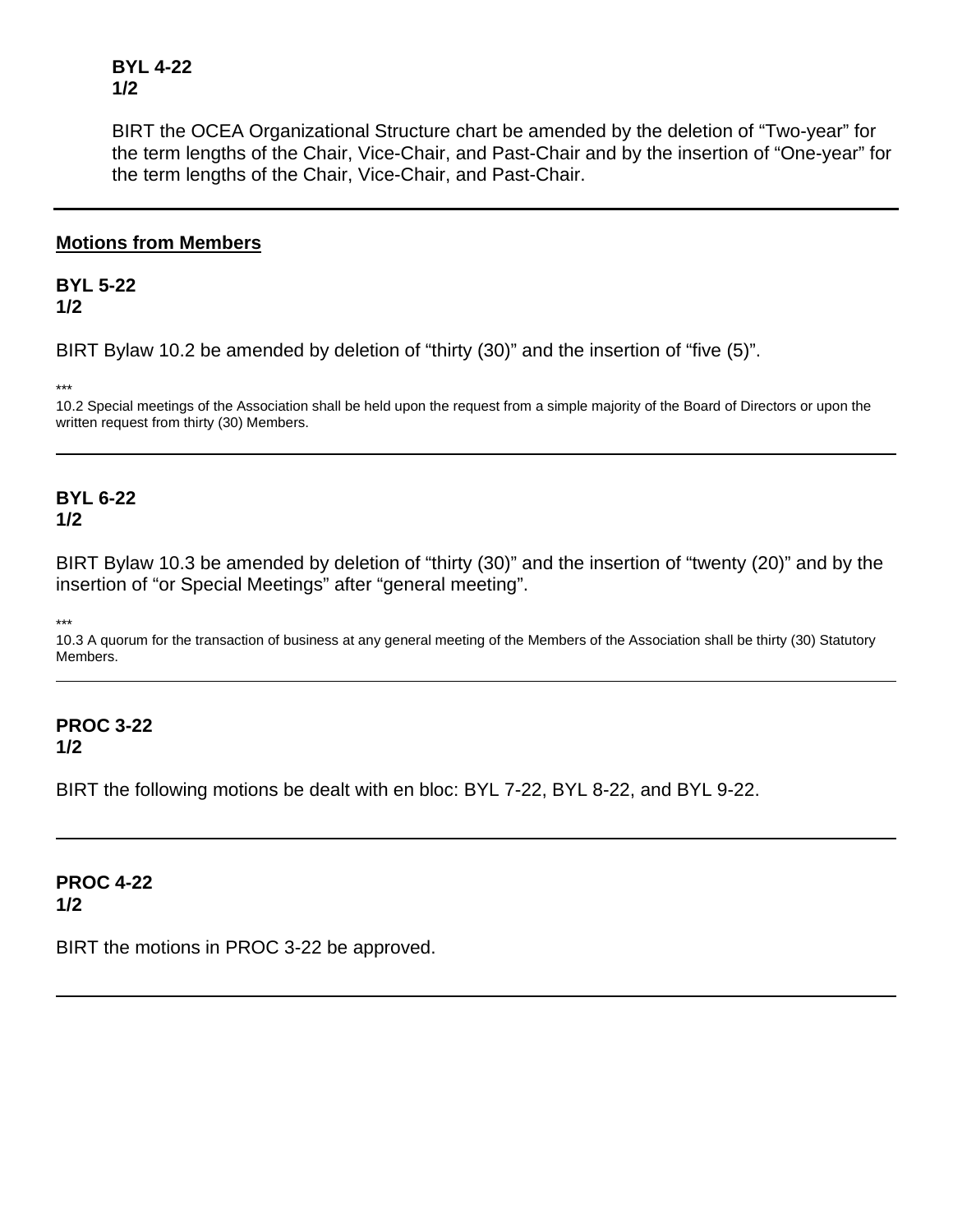# **BYL 7-22 1/2**

BIRT Bylaw 5.4 be amended by the addition of subsection 5.4.3 to read:

5.4.3 Elected positions that do not receive any on-time nominations shall be re-posted in writing to the membership, and nominations shall remain open for the seven (7) calendar days leading up to the ABM.

5.4.3.1 The Elections Committee Chairperson shall declare nominations for re-posted positions closed at the opening of the morning of the ABM.

5.4.3.1.1 In the event that only one (1) nomination is received for a re-posted position at the close of nominations in accordance with Bylaw 5.4.3.1, the Elections Committee shall declare the sole nominee acclaimed to the position(s).

5.4.3.1.2 Nominations from the floor of the ABM shall only be accepted for positions where still no nominations have been received after the close of nominations for re-posted positions in accordance with Bylaw 5.4.3.1.

5.4.3.1.3 The Elections Committee Chairperson shall cause the names of all the nominees, including on-time, re-posted, and from-the-floor nominees, to be published electronically, by the end of the day that the ABM is held.

\*\*\*

5.4 Nominations must be submitted to the chairperson of the Elections Committee at least seven (7) days prior to the ABM. 5.4.1 All nominations must have a nominator and seconder and include the Approval Form.

5.4.1.1 Nominators and seconders of nominations for the Director-at-Large positions must work in a school board the nominee is proposed to represent.

5.4.1.2 Nominators and seconders of nominations for the Provincial Representative positions must be from the linguistic and geographic region the nominee is proposed to represent.

#### **BYL 8-22 1/2**

BIRT Bylaw 5.5 be amended by insertion of the word "on-time" after the words "list of".

\*\*\*

5.5 The chairperson of the Elections Committee shall cause the list of nominees to be published electronically three (3) days prior to the ABM.

# **BYL 9-22 1/2**

#### BIRT Bylaw 5.6 be deleted.

\*\*\*

5.6 Nominations from the floor at the ABM shall only be accepted for positions where there are no on-time nominations.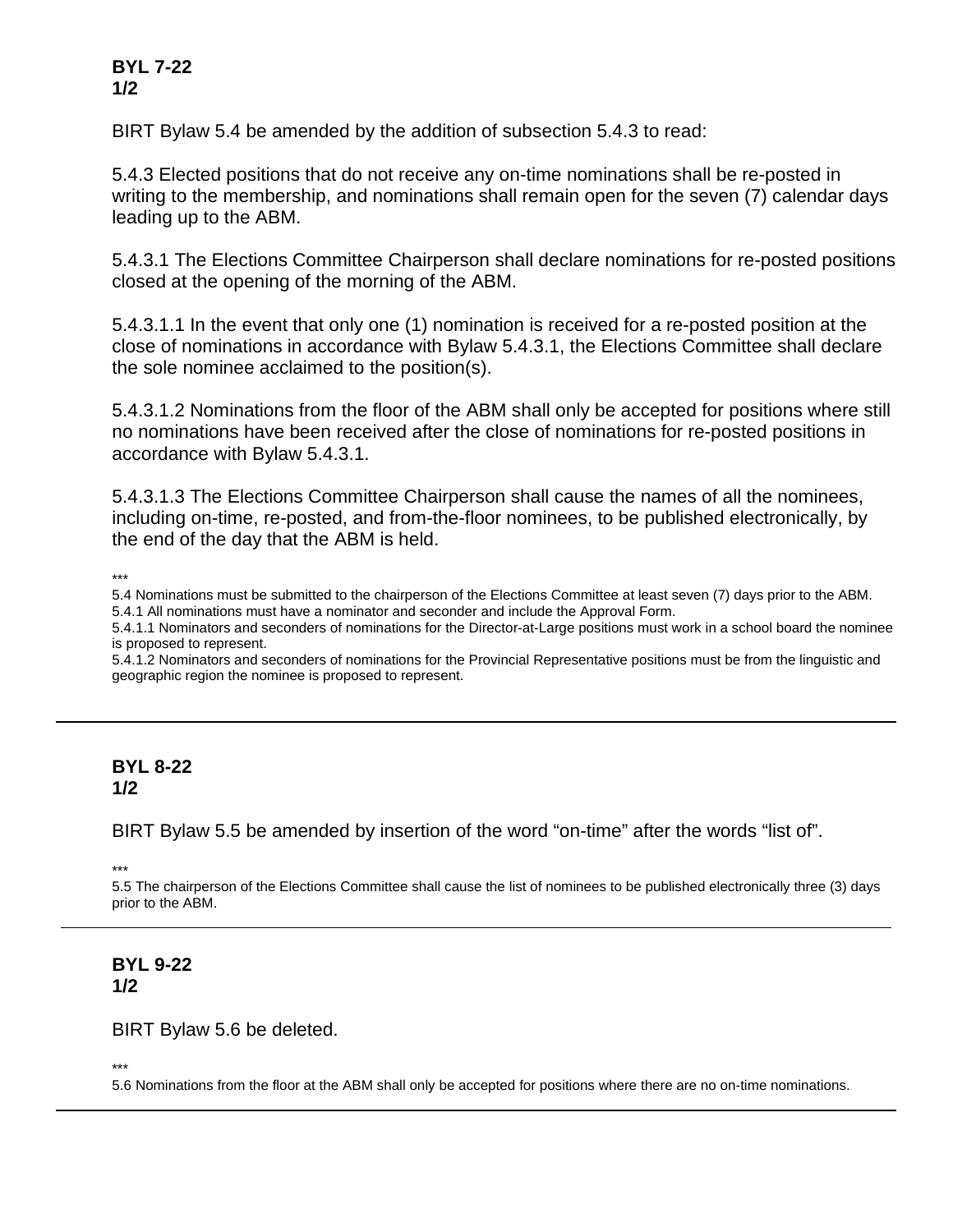#### **PROC 5-22 1/2**

BIRT the following motions be dealt with en bloc: BYL 10-22, BYL 11-22, BYL 12-22, and BYL 13-22.

#### **PROC 6-22 1/2**

BIRT the motions in PROC 5-22 be approved.

# **BYL 10-22 1/2**

BIRT Bylaw 7.1 be amended by the insertion of "and electronic" after the word "Paper".

\*\*\*

7.1 Paper ballots shall be prepared by the Elections Committee to allow Members to vote for the candidates for the offices for which they are entitled to vote.

## **BYL 11-22 1/2**

BIRT Bylaw 7.1 be amended by the addition of subsection 7.1.2 to read:

7.1.2 Members eligible to vote shall only vote once, either in-person or electronically.

\*\*\*

7.1 Paper ballots shall be prepared by the Elections Committee to allow Members to vote for the candidates for the offices for which they are entitled to vote.

7.1.1 The names of the candidates for each position shall appear in alphabetical order on the ballot.

# **BYL 12-22 1/2**

BIRT Bylaw 7.4 be amended by insertion to read:

7.4 The in-person polling station shall open for three (3) hours on the second day of the conference.

\*\*\*

7.4 The polling station shall open for three (3) hours on the second day of the conference.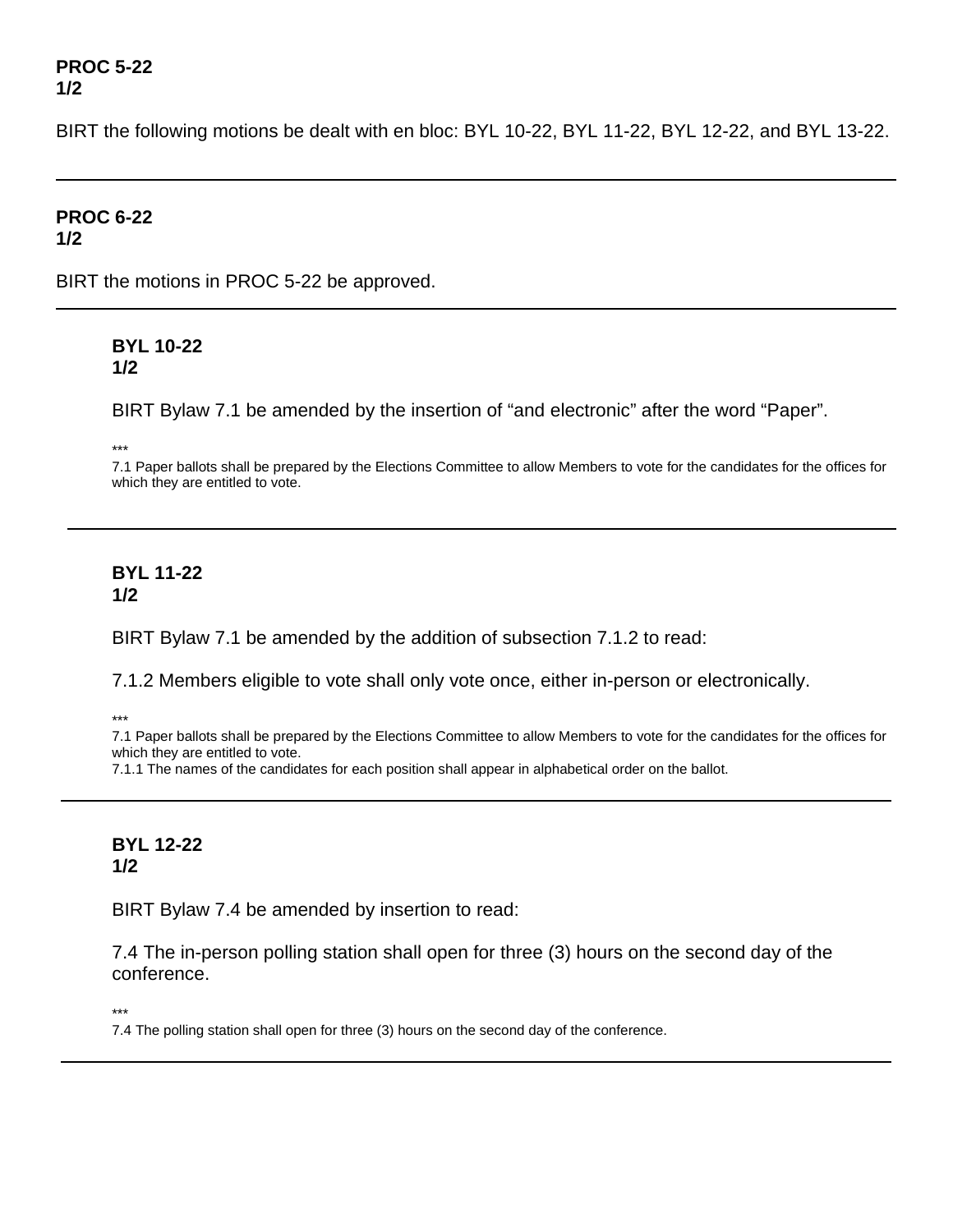# **BYL 13-22 1/2**

BIRT that Bylaw 7.4 be amended by the addition of subsection 7.4.4 to read:

7.4.4 The electronic polling stations shall be open for the three (3) days following the ABM.

\*\*\*

7.4 The polling station shall open for three (3) hours on the second day of the conference.

7.4.1 The Elections Committee shall act as poll clerks at the polling station.

7.4.2 The Elections Committee shall be provided with a list of eligible voters so that they may determine who is eligible to vote for each position and so that they can record who has voted.

7.4.3 Only members of the Elections Committee and those who are in the process of voting may be present at the polling station.

#### **BYL 14-22 1/2**

BIRT Bylaw 5.4 be amended by the addition of subsection 5.4.2 to read:

5.4.2 In the event that only one (1) nomination has been received for any elected position at the close of nominations in accordance with Bylaw 5.4, the Elections Committee shall declare the sole nominee acclaimed to the position(s).

\*\*\*

5.4 Nominations must be submitted to the chairperson of the Elections Committee at least seven (7) days prior to the ABM.

5.4.1 All nominations must have a nominator and seconder and include the Approval Form.

5.4.1.1 Nominators and seconders of nominations for the Director-at-Large positions must work in a school board the nominee is proposed to represent.

5.4.1.2 Nominators and seconders of nominations for the Provincial Representative positions must be from the linguistic and geographic region the nominee is proposed to represent.

### **BYL 15-22 1/2**

BIRT Bylaw 6.1.2 be amended by deletion of "alphabetically by last name" and the insertion of "in random order".

\*\*\*

6.1.2 Candidates for each position will be called upon alphabetically by last name to make their speeches.

# **CON 1-22 2/3**

BIRT Article 2.5 be amended by the deletion of "personalized placement learning plan (PPLP). The student will have a pre-placement orientation, a PPLP" and the insertion of "Cooperative Education Learning Plan (CELP). The student will have a pre-placement orientation, a CELP"

\*\*\*

<sup>2.5 &</sup>quot;Cooperative Education" is defined as a planned learning experience for which secondary school credits are earned. It integrates the knowledge and skills of a Ministry of Education approved course with the practical learning experiences of a community placement. Integration will be reflected in the student's personalized placement learning plan (PPLP). The student will have a pre-placement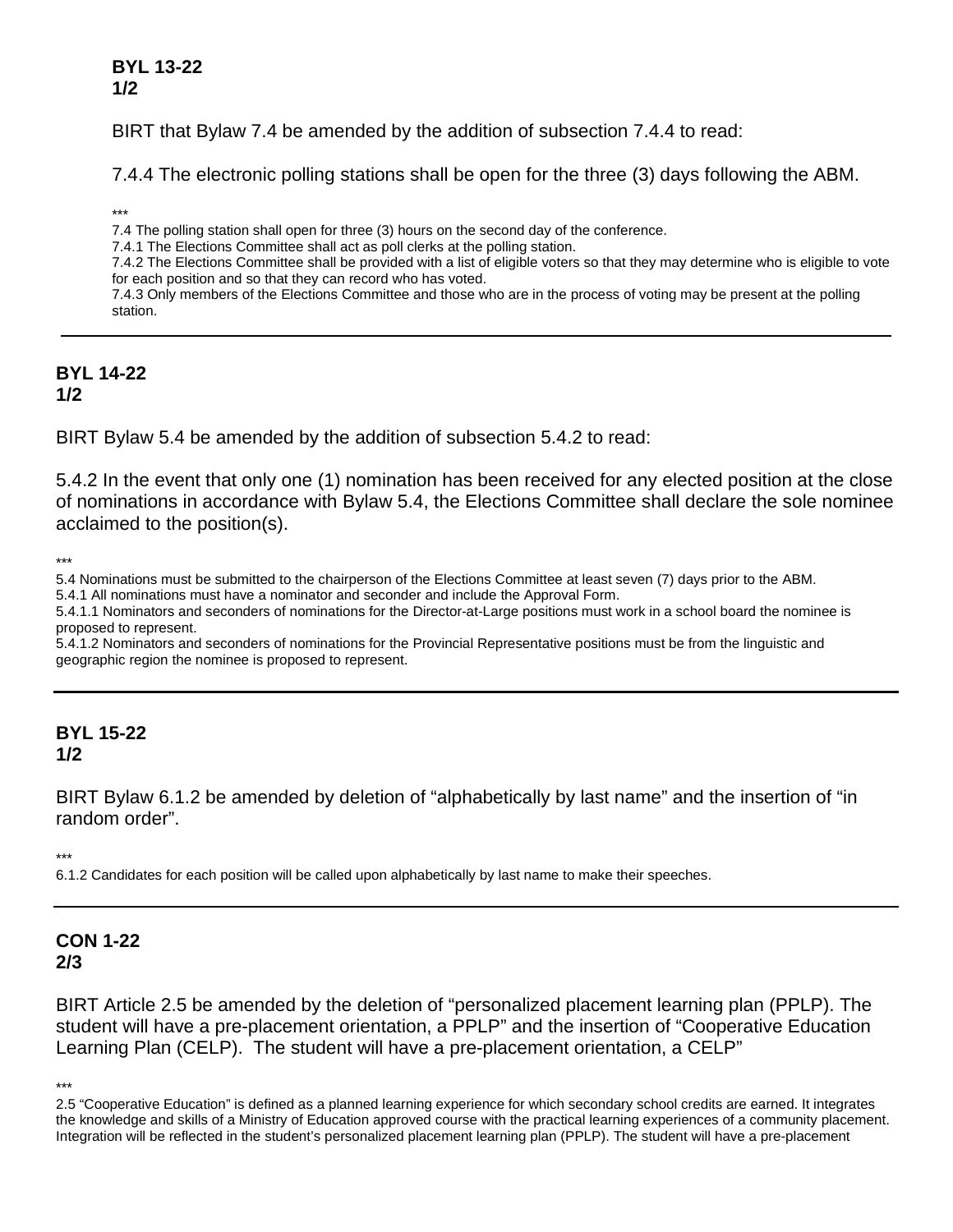orientation, a PPLP, will be monitored regularly on site by the Cooperative Education teacher, be given opportunities for reflective learning and will be assessed by the partners to this learning experience.

#### **CON 2-22 2/3**

BIRT Article 2.14 be amended by the deletion of "simulated short-term work experience, from one to four weeks, within any credit course, that allows students to participate in a greater variety of experiences than those available in the local community" and the insertion of "students completing all or part of the placement of their program remotely. Students are integrated into a regular cooperative education program for the classroom component and use technology provided at the school to complete all or part of the community component."

\*\*\*

2.14 "Virtual Work Experience" is defined as simulated short-term work experience, from one to four weeks, within any credit course, that allows students to participate in a greater variety of experiences than those available in the local community. Virtual Work Experience, via information technology, must follow the same policies and procedures for Work Experience

# **Notice of Miscellaneous Action Motions**

# **MAC 1-22**

### **1/2**

BIRT in accordance with Bylaw 2.2, the Board of Directors shall establish an Equity Ad Hoc Committee for the 2022/23 school year with the expressed purpose of:

- 1. Conducting an equity audit of the current OCEA governance structures, including but not limited to its Constitution and Bylaws, as well as the association's current established customs to identify any barriers that may unfairly limit the participation of current and potential association members who may be subjected to discrimination on prohibited grounds as defined under the Ontario Human Rights Code, especially by individuals who self-identify as Black, Indigenous, Racialized, Disabled, and/or 2SLGBTQ+.
- 2. Providing recommendations to the Board of Directors/OCEA Leadership Team on how to dismantle the systemic and individual biases that may unfairly disadvantage and limit the participation of current and potential OECA members who self-identify as members of traditionally underserved and marginalized groups as defined under the Ontario Human Rights Code;
- 3. Collaborating with the Board of Directors/OCEA Leadership Team to establish a sincere and authentic equity statement for the OCEA, which will frame the association's commitment to creating a just, inclusive, and accessible organization for all people regardless of social identity; and,
- 4. Supporting the Board of Directors/OCEA Leadership Team in drafting amendments to the OCEA Constitution and Bylaws to be debated at the 2023 ABM in an effort to ensure that the association is structured and governed by culturally relevant and responsive practices that guarantee fair, inclusive, and accessible participation for all members regardless of social identity.

Be it further resolved that the Equity Ad Hoc committee shall be comprised of:

1. The OCEA Chair (in accordance with Bylaw 2.2);